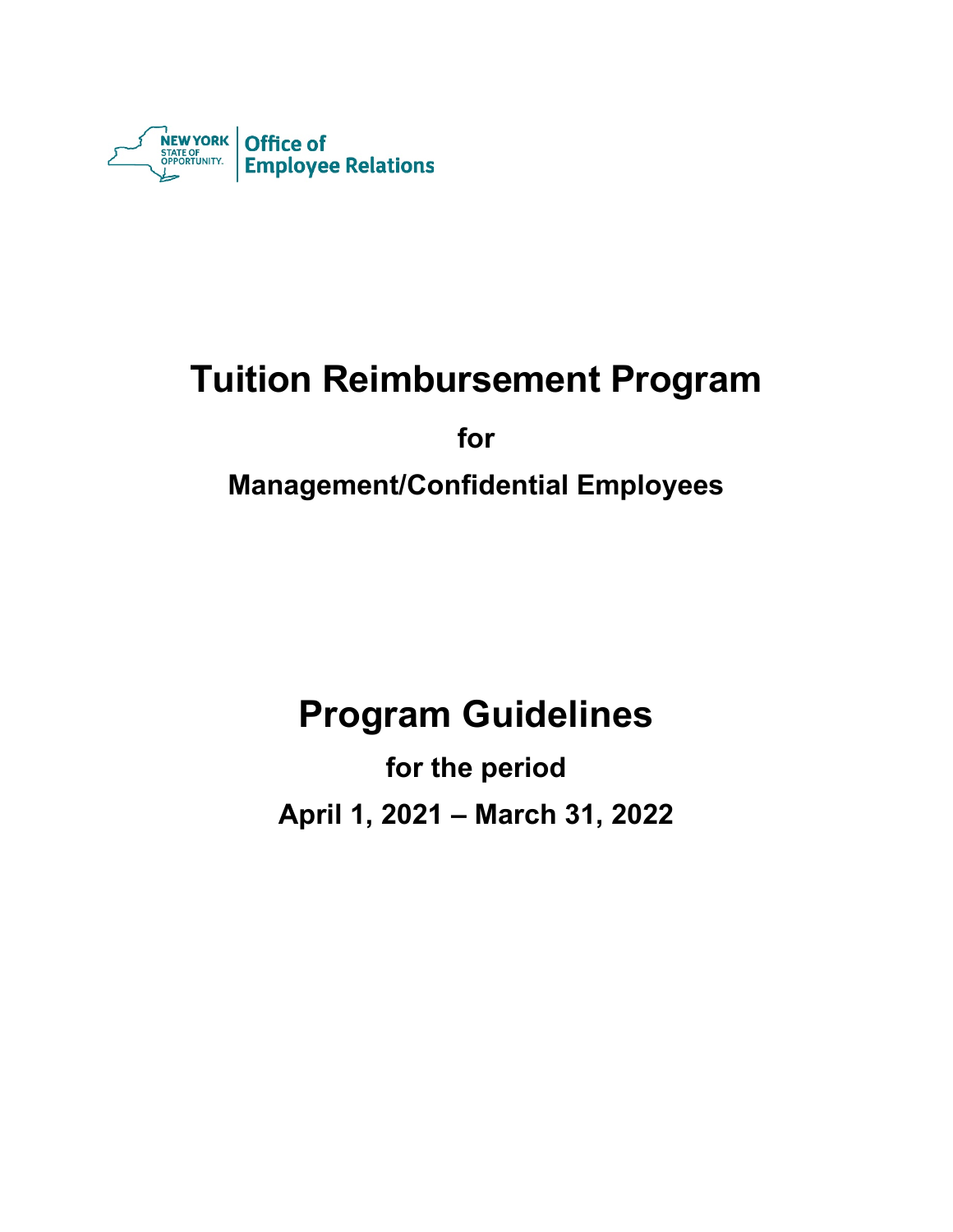### **Tuition Reimbursement Program**

### **TABLE OF CONTENTS**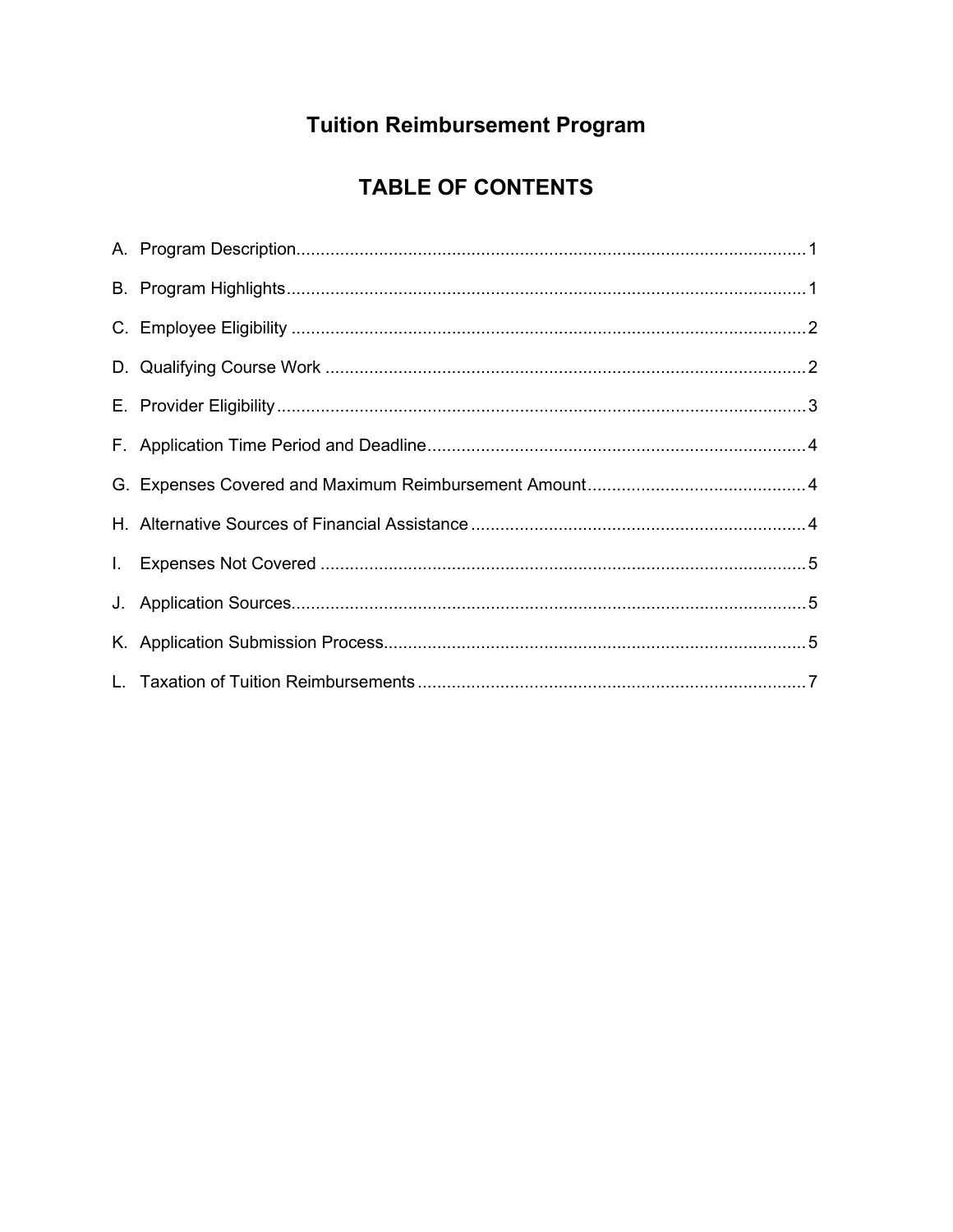#### **A. Program Description**

New York State firmly supports the efforts of individual Management/Confidential (M/C) employees to improve their job-related skills and knowledge, and to acquire the education necessary to enhance their management skills or prepare for careerrelated promotional opportunities.

As an incentive to pursue job-related or career-related education, the M/C Tuition Reimbursement Program (M/C TRP) provides financial reimbursement for approved course work. This valuable employee benefit is funded by New York State and is administered by the Office of Employee Relations, which is responsible for the development of program policies and operational guidelines.

M/C employees may take course work to improve skills required to perform present job assignments, to remain current with innovations and emerging trends in their field, to improve administrative and management skills, or to prepare for positions within State service that may be attained through promotional examination. Employees without a degree may enroll in an undergraduate degree program to qualify them for job opportunities within State government at the paraprofessional or professional level.

#### **B. Program Highlights**

- Provides reimbursement to current M/C employees for qualifying courses or events offered by approved providers that begin on or after April 1, 2021 through March 31, 2022. Applications for courses or events that began on or after April 1, 2021, and ended prior to September 1, 2021, must be submitted by November 1, 2021.
- Qualifying courses and events must be pre-approved by OER in order to be eligible for reimbursement by submitting the Part I Application Form. It is recommended that course work be approved for reimbursement prior to enrolling with the educational organization.
- Reimbursement is based on satisfactory completion of each course. Satisfactory completion requires a grade of at least C for all course work at the undergraduate level, and B at the graduate level, or pass for pass/fail courses.
- Maximum reimbursement is \$2,000 per fiscal year, starting April 1, 2021 and ending March 31, 2022.
- All Part II applications must be postmarked within 60 days after the end date of the course or event.
- **All reimbursements issued during the calendar year are reported to the Office of the State Comptroller (OSC) during the month of October. Once these reimbursements are reported, no further payments will be issued until after January 1 of the following calendar year.**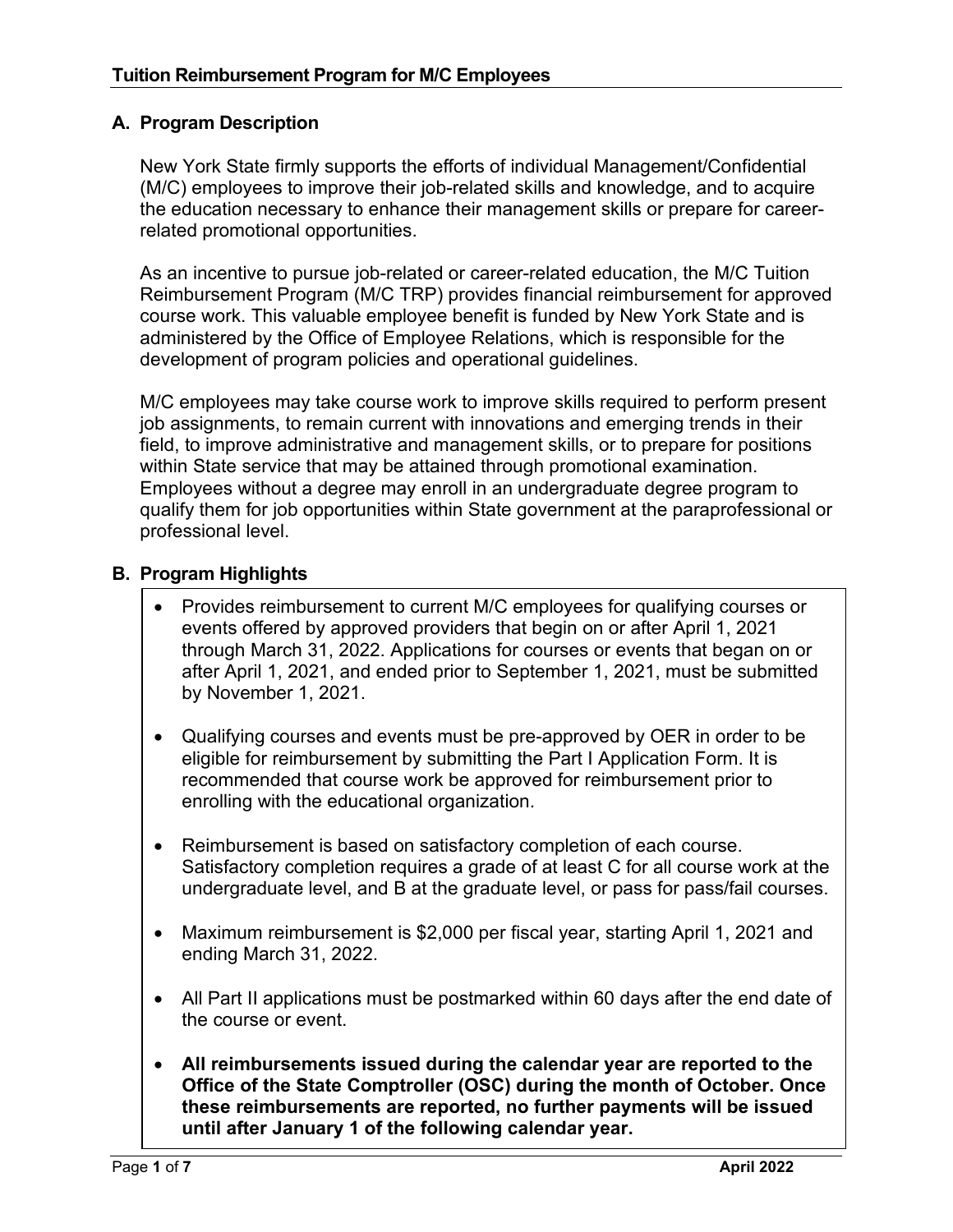#### **C. Employee Eligibility**

*1. Current New York State or Roswell Park Cancer Institute M/C employees who are in the classified service and working for the Executive Branch.* 

At both the start and completion date of the course or event, an employee must:

- be actively employed in a New York State or Roswell Park Cancer Institute M/C position; and
- be a New York State or Roswell Park M/C employee with attendance rules coverage who is either full- or part-time (working 50 percent or more); and
- have completed the 13 biweekly pay period qualifying period to earn and use vacation.

#### *2. Laid off Employees*

A New York State or Roswell Park Cancer Institute M/C employee is eligible for reimbursement if the applicant:

- has been laid off in the past year; and
- has not been rehired in a New York State or Roswell Park Cancer Institute M/C position; and
- is on the appropriate Civil Service or Roswell Park Cancer Institute Preferred List.

#### 3. *Half-Time Employees and Employees on Full-Time Non-Disciplinary Leave*

A New York State or Roswell Park Cancer Institute M/C employee who works less than 50 percent, and those on full-time non-disciplinary leave, are not eligible for this benefit. Eligibility will be based on work status on the start date of the course or event.

For purposes of this program, employees participating in a Voluntary Reduction in Work Schedule (VRWS) agreement are deemed to be full-time employees.

#### **D. Qualifying Course Work**

Tuition reimbursement is available to M/C employees for educational course work that is categorized as either job-related or career-related and offered by approved schools or organizations.

Registration fees for job-related or career-related lectures, meetings, seminars, workshops, and conferences offered by approved schools or organizations that meet the standards for qualifying education course work are eligible for reimbursement.

#### **1. Job-Related Course Work**

Course work must meet one of the following criteria to be approved as job-related:

• It is specifically required by New York State, or by law or regulation, to maintain salary, status, or job; or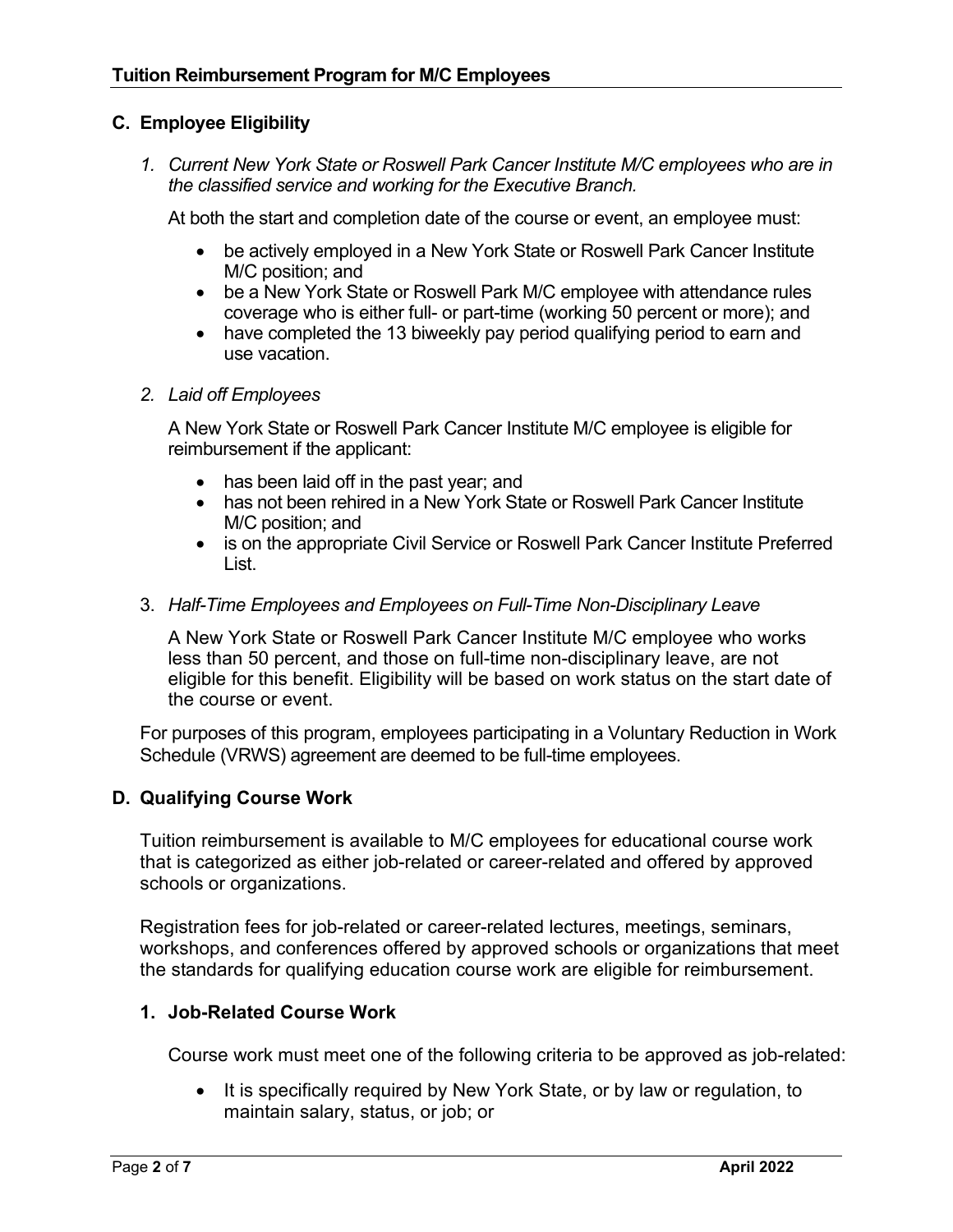• It directly supports or improves skills required for current job assignments, duties, or responsibilities.

Even if course work meets these conditions, it may not sufficiently meet the test of job-relatedness if it is part of a program of study that can qualify employees for a new occupation or profession, even if there are no plans to enter that occupation or profession.

In some instances, course work that does not qualify for reimbursement as jobrelated may be approved as career-related.

#### **2. Career-Related Course Work**

Course work must meet one of the following criteria to be approved as careerrelated:

- It directly prepares employees for advancement within the employee's current title series or occupation.
- It directly develops the administrative or management capacity of employees.
- For non-degreed employees, it is course work necessary to obtain an undergraduate degree to qualify them for job opportunities within State service at the paraprofessional or professional level.
- Courses may also be eligible if they are a subject area requirement for a career-related degree program for which the employee is a matriculated student. Matriculated means formal acceptance and enrollment at an approved educational institution as a degree candidate.

#### **3. Course Limitations and Exclusions**

- Credit or non-credit recreation, physical education, hobby, or personal interest courses of study, are not eligible for reimbursement under this program unless they are a subject area requirement for a career-related degree program for which the employee is a matriculated student.
- Credit courses taken on an audit basis are not reimbursable.
- In order for a Continuing Legal Education (CLE) class to be eligible for reimbursement under this program, the course must be directly related to the agency's mission and the employee's job assignment. Please be advised that there are CLE courses provided by the National Academy of Continuing Legal Education (NACLE) and available in the Statewide Learning Management System (SLMS).

#### **E. Provider Eligibility**

The educational organization offering the course work must meet minimum academic standards as defined by the New York State Education Department or the U.S. Department of Education.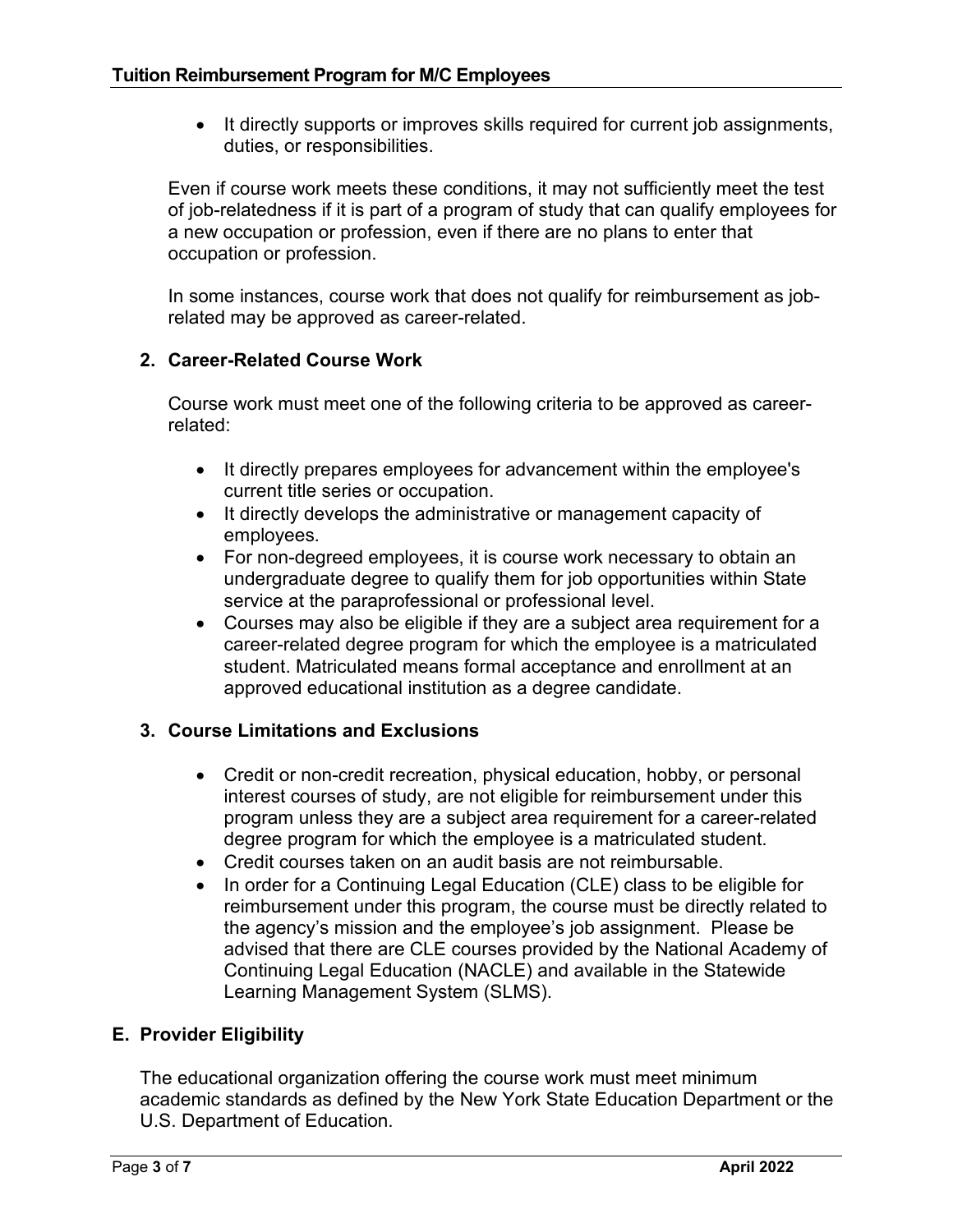Eligible courses, workshops, seminars, and conferences must be provided by an accredited institution, school, or organization that meets one of the following criteria:

- Chartered, approved, or authorized to confer a degree by the New York State Board of Regents or an equivalent recognized educational accrediting body
- Licensed or registered by the New York State Education Department or an equivalent recognized educational accrediting body
- Licensed or registered by a department or agency of the State of New York to provide a specific course of instruction
- Nationally recognized professional association or their state or local chapters
- Non-profit private or college/university affiliated consultant groups

#### **F. Application Time Period and Deadline**

The M/C TRP covers eligible expenses incurred for courses or events that begin during the period of April 1, 2021 through March 31, 2022. All applications must be postmarked within 60 days after the end date of the course or event. Applications for courses or events that began on or after April 1, 2021, and ended prior to September 1, 2021, must be submitted by November 1, 2021.

#### **G. Expenses Covered and Maximum Reimbursement Amount**

Covered tuition for college credit and non-credit bearing course work and registration fees for lectures, meetings, seminars, workshops, and conferences are reimbursed up to a maximum of \$2,000 during the program period. Continuing education credits, such as Continuing Education Units (CEUs), Professional Development Hours (PDHs), or Continuing Legal Education (CLEs), are also eligible for reimbursement up to the maximum reimbursement amount.

Expenses must be itemized on an original paid receipt.

#### **H. Alternative Sources of Financial Assistance**

Prior to submitting an application for reimbursement, employees are expected to investigate and apply for all alternative sources of tuition support and financial assistance for which they may be eligible.

Alternative sources of financial aid include, but are not limited to:

- Agency/facility tuition support programs
- Tuition Assistance Program (TAP)
- Pell Grants
- Aid for Part-time Study (APTS) Program
- New York State Vietnam Veterans Tuition Assistance
- Veterans Administration Educational Benefits (GI Bill)
- College stipends

Information about financial assistance programs may be obtained from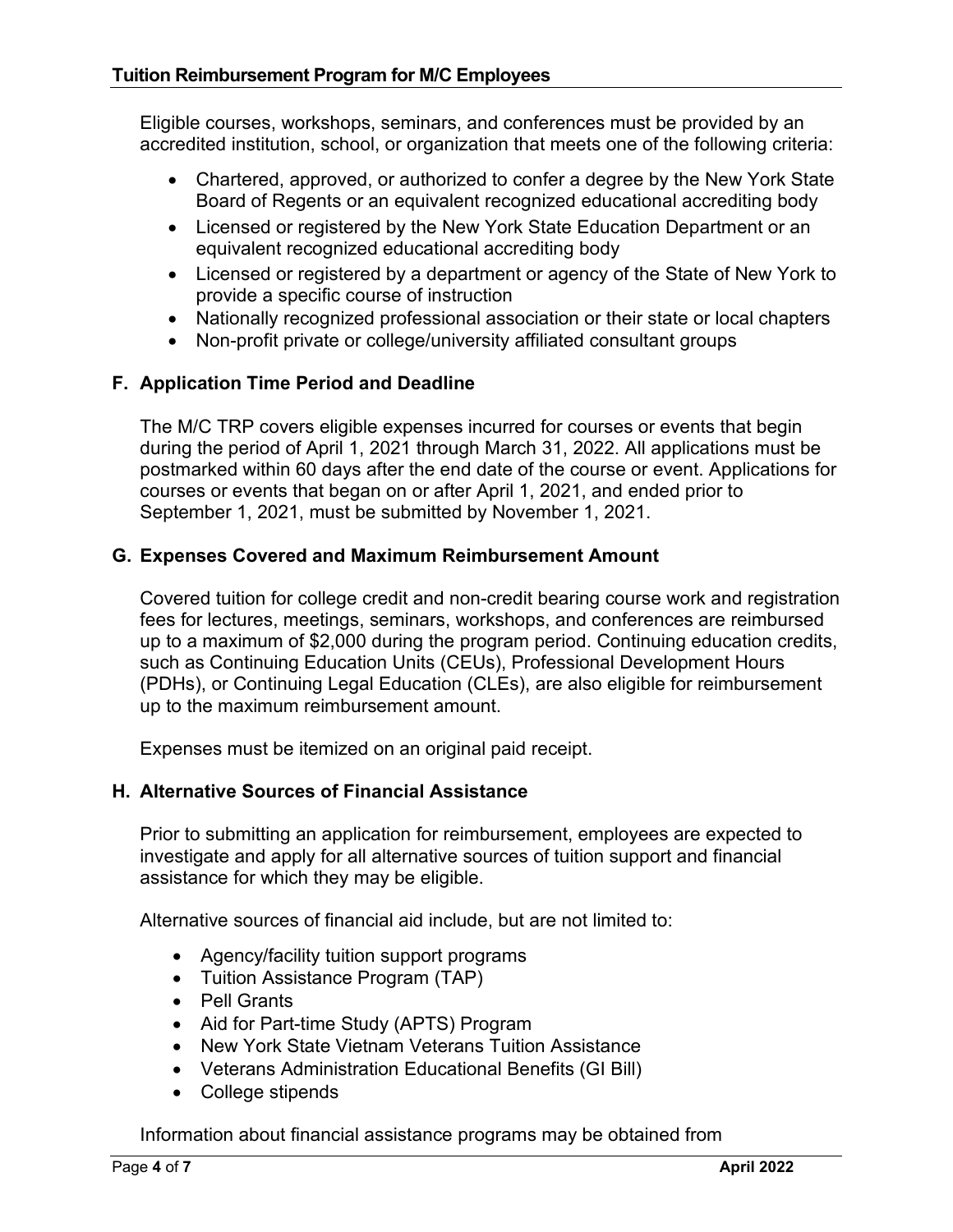college/university financial aid offices or agency/facility staff development or personnel offices.

Employees receiving tuition support or financial assistance from any alternate source must report it and the amount on the application form. This amount will be deducted before computing the allowable reimbursement. Employees who fail to report alternate sources and amounts of financial aid on the application will be liable for return of the reimbursement award, and face possible exclusion from future reimbursement program eligibility.

#### **I. Expenses Not Covered**

- For Ph.D. candidates, reimbursement is not permitted for any semester during which registration is required but actual course work is not undertaken.
- Ancillary fees that may be required by the educational institution including, but not limited to, fees for application, technology, late registration, student activities, health care services (either mandatory or optional), student licensing, matriculation, graduation or diploma are not reimbursable.
- Expenses for meals, lodging, transportation, parking, books, or other expenses indirectly or incidentally related to the educational activity are not reimbursable.
- Applications that would result in reimbursements of less than \$25 will not be accepted.

#### **J. Application Sources**

1. Part I - Application Form is available on the OER website at oer.ny.gov/managementconfidential-mc-training-programs .

2. Part II - Application Form is available on the OER web site at oer.ny.gov/managementconfidential-mc-training-programs .

#### **K. Application Submission Process**

It is recommended that course work be approved for reimbursement prior to enrolling with the educational organization.

The application, approval, and reimbursement process involves the following steps:

- 1. The employee must complete a separate Part I Application Form for each course or event for which reimbursement is requested and submit to the supervisor for review and approval. The Part I - Application [Form i](http://dev/goer/Training_Development/Management_Confidential/mc009_2011_2012.pdf)s available on the OER website.
- 2. The employee's supervisor must:
	- Determine whether the application meets or does not meet the criteria for reimbursement under the M/C Tuition Reimbursement Program with respect to employee eligibility, qualification of course work, and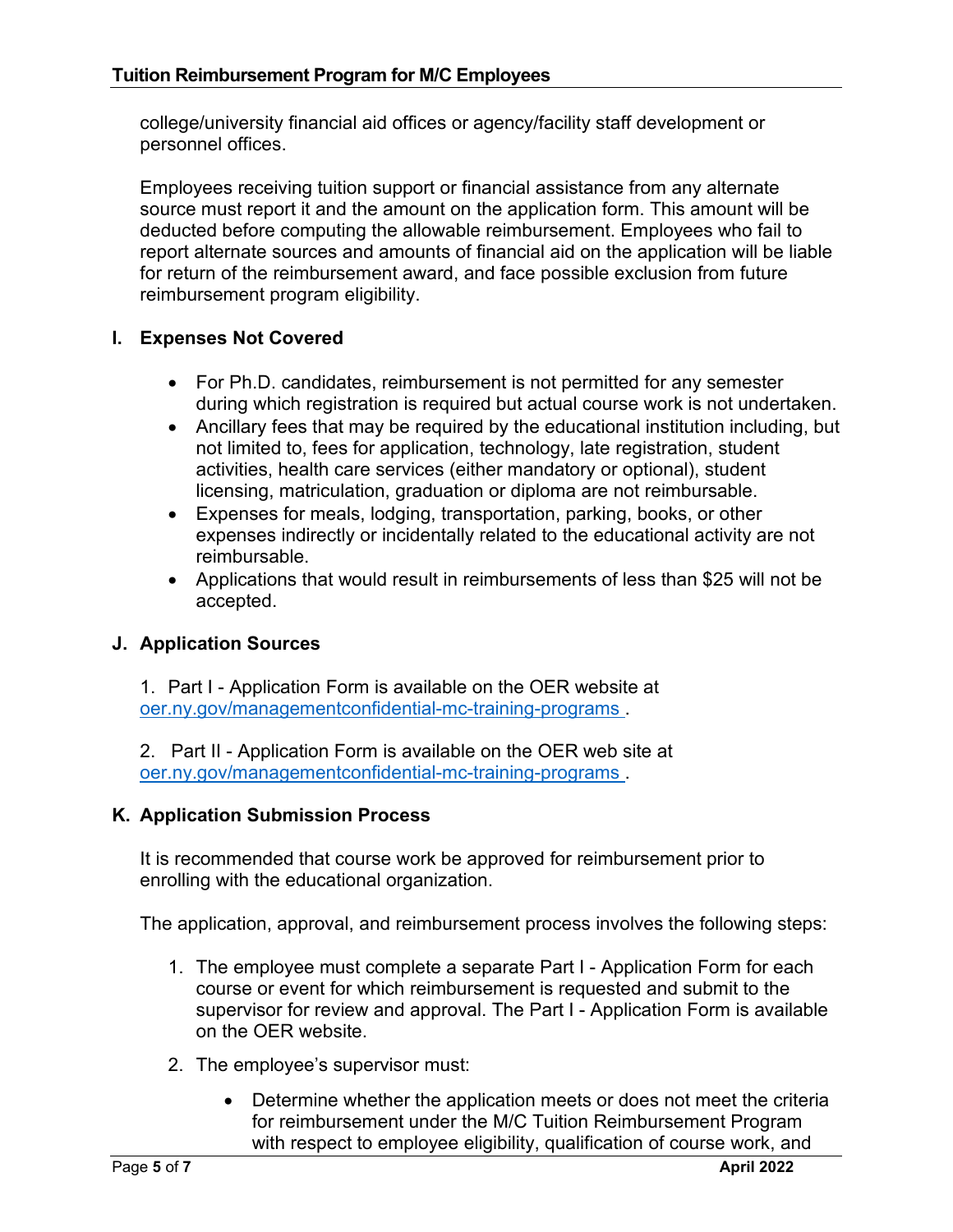acceptability of the educational institution.

- Determine if the course work is job-related or career-related as defined in the program guidelines.
- Review the application to confirm the accuracy of the information provided by the applicant.
- Sign and date the form, and return it to the applicant.
- 3. The employee must forward the original application with the supervisor's signature and any supporting documentation in one of the following ways:
	- Email: Email the application and supporting documentation by application deadline to mctraining@oer.ny.gov. All emailed documentation must be in PDF format. All other formats (JPGs or other photo formats, Word Documents, links to documentation or websites, etc. will not be accepted.)
	- U.S. Mail: Mail application and supporting documentation, postmarked by application deadline to:

NYS Office of Employee Relations M/C Reimbursement Unit, 7th Floor 2 Empire State Plaza Albany, NY 12223-1250

- 4. After receipt of the Part I Application Form, the M/C Tuition Processing Unit will complete the application pre-approval process. Applicants will be notified by email if there are questions or issues that were identified. If the application is complete, a pre-approval notice will be sent to the applicant by email.
- 5. To obtain reimbursement, the employee must complete a separate Part II Application Form no later than sixty (60) calendar days from the end date of the course or event. The Part II - Application Form is available on the OER website.
	- Satisfactory completion requires a grade of at least C for all course work at the undergraduate level and B at the graduate level. If the only option for the grading of a course is Pass/Fail, a grade of Pass will be accepted as evidence of satisfactory completion.
	- The employee is to submit the original Part II Application to the M/C Tuition Processing Unit, and should retain a copy for their records.
	- Submission of the form must be accompanied by all of the following:
		- $\circ$  An original grade report or a letter on letterhead from the educational provider, stating that the employee satisfactorily completed the course work
		- o An **original, itemized** paid receipt from the educational provider
		- o Documentation showing the start and end dates of the course or event (month, day, year)